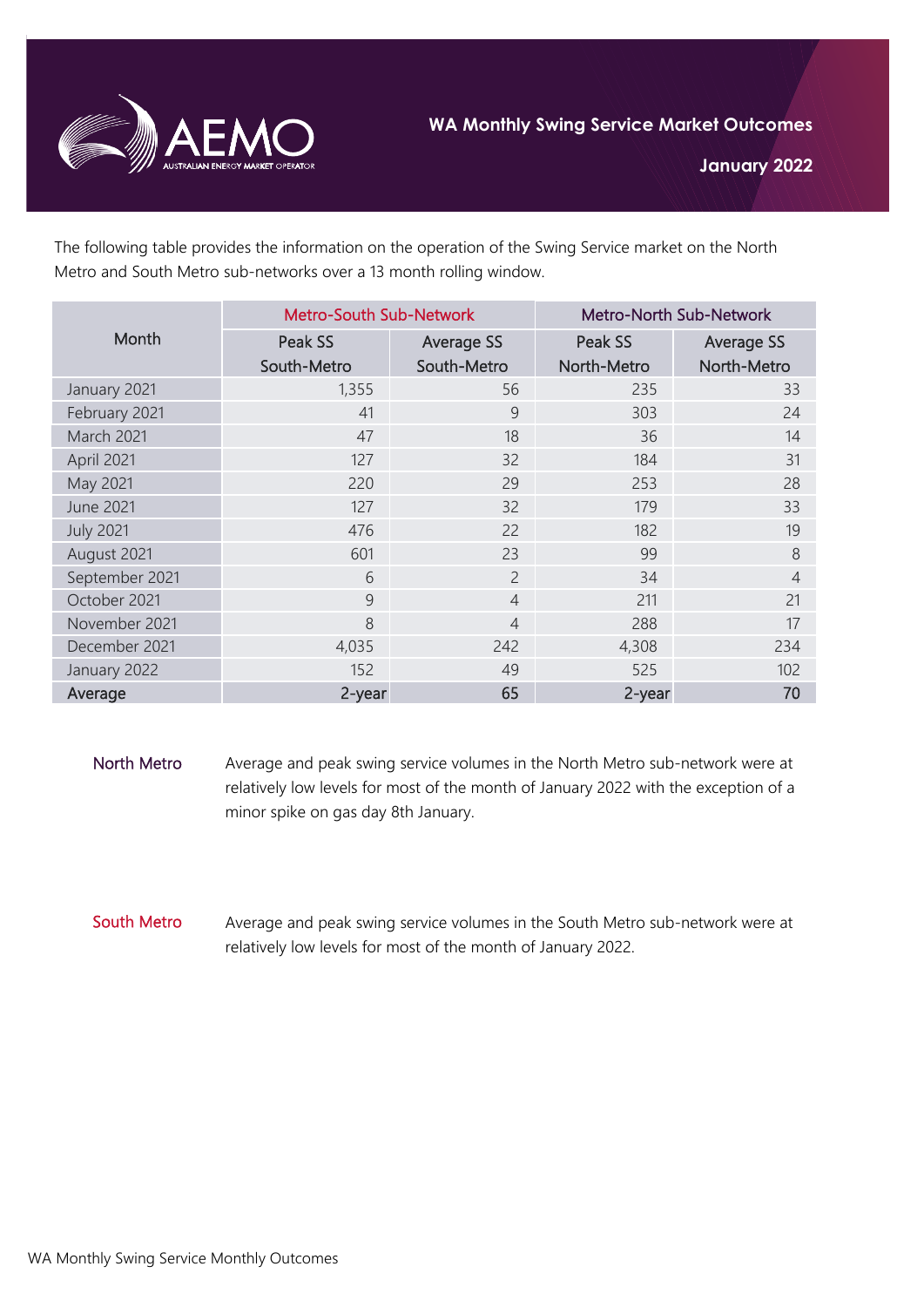

**WA Monthly Swing Service Market Outcomes**

**January-2022**